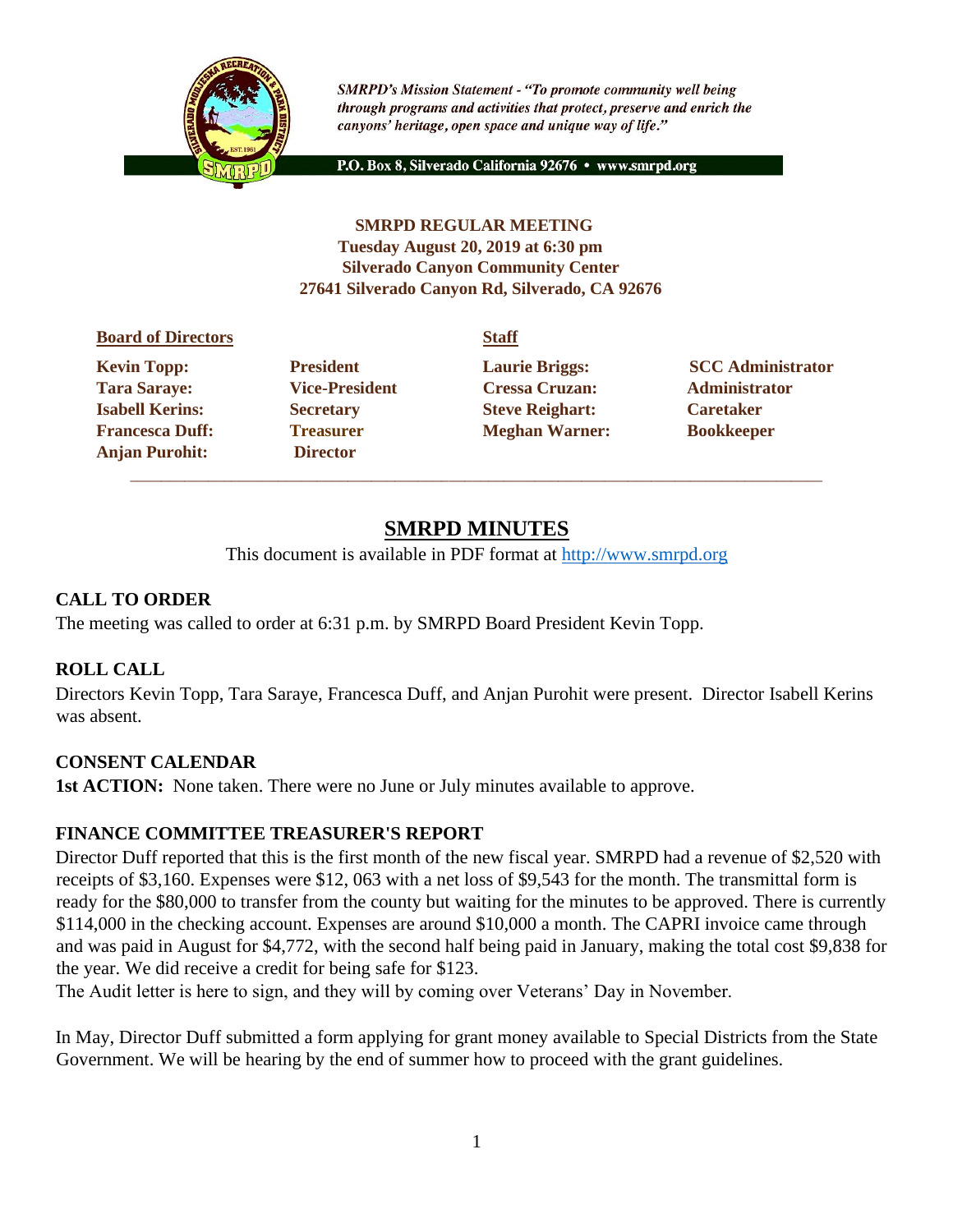In July the Silverado Children's Center had a revenue of \$33,923 which may include some of the August tuition. The expenses were \$24,023 resulting in a net income of \$9,736 which includes salaries of \$6,171. There was a small overcollection for the Director's which will be reversed.

### **2 nd ACTION: Director Duff moved to approve Treasurer's Report. Director Topp seconded. All Directors voted AYE.**

### **OTHER DISTRICT BUSINESS**

Request from Zachary for a Hoot Nanny in Modjeska Park on October 5th.

### **3 rd ACTION: Director Topp made a motion to waive the fees for the park rental. Director Duff seconded. All Directors voted AYE.**

Dion proposed a music class/ presentation for people who want to practice and play along with others creating an ensemble. This might be a few months to a year for a one hour a class. A facility request will be sent in to use the Modjeska Community Center.

There is a Time Capsule collection and a box is at the Market on the Outpost side. We will stop collection at the last concert or the Country Fair.

# **SILVERADO CHILDREN'S CENTER (SCC) OVERSIGHT COMMITTE**

Director Saraye reported that the SCC continues to grow, with a FTE at 29.75. The last week of August the school will be closed in preparation for the new school year and staff development. They are in need of hiring a new teacher. A snake fencing was already approved and needs to be installed. The Children's Center is partnering with the Modjeska Ranch Rescue and the Trabuco Vera's Sanctuary for an Art & Wine Fundraiser. There will be wine tasting and art auction. The SCC is going to host, provide hors d'oeuvres. It will be held on September 22 and cost \$25 per person. For more information, go to [www.Modjeskaartandwine.com](http://www.modjeskaartandwine.com/)

The Oversight Committee needs to create a step-up and criteria for pay increases for employees that advance in their jobs or position changes.

A fee through Social Security that will start being billed to SCC.

# **4 th ACTION: Director Topp made a motion for the SMRPD to participate to support and help the fundraiser the best we can with communication and advertising. Director Purohit seconded. All Directors vote AYE.**

Director Duff reported that Bank of America is setting up a Zelle for parents to pay tuition using bank transfers. There is no fee using this option and will save SCC money. The bank is setting it up now and will take a couple of weeks. Park funds must be kept separate from SCC funds.

# **5 th ACTION: Diretor Topp made a motion to add Zelle as a second option to PayPal to accept tuition fees. Director Saraye seconded. All Directors vote AYE.**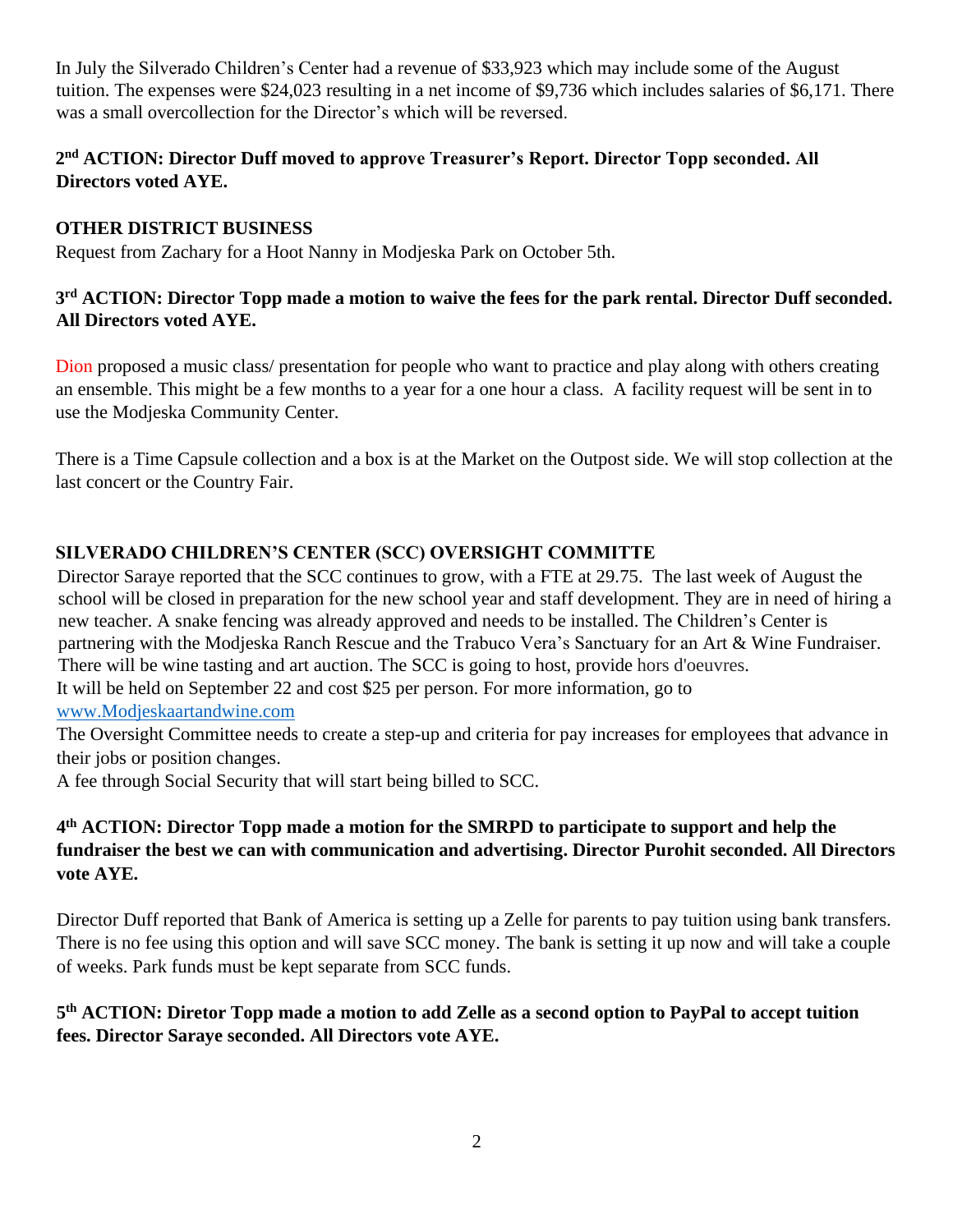### **FACILITIES/SAFETY/MAINTENANCE COMMITTEE**

Director Topp reported the stage is finished. There is a balance of about \$12,000 that was unused. The 3-sink unit is here but needs a heater and gray water waste system.

#### **RECREATION COMMITTEE**

There was no report.

### **FUNDRAISING COMMITTEE**

The Flea Market in July raised \$80. There was \$450 dollars collected from the Rattlesnake Aversion training. Ice cream tips from the concert were \$76, and hamburger dinners raised a total of \$895, with costs of \$460. The profit was \$435. The previous concert hamburger sales had a total of \$580 with expenses of \$310. Diana Young is retiring from helping with hamburgers at the end of tis concert season. We are looking for a new person to head the committee.

### **WEBSITE COMMITTEE**

Director Topp reported that there is an increase in total followers to 940 on the SMRPD Facebook page. We need to continue to increase for the eblast account.

### **OPEN SPACE AND TRAILS COMMITTEE**

There is no report.

### **PUBLIC COMMENTS**

Steve Rieghart shared information on his hours used for wedding help and set up. Some of theis time is free and some was billed. Director Saraye is going to break down his sheet to analyze his details on time spent on different events and the cost specific to weddings.

### **BOARD COMMENTS**

Director Topp reported on an Opinion Editorial that was written in the *Canyon Beat*. Director Purohit read a DRAFT letter in rebuttal to the article in the July *Sentry.* It was thought that the *Canyon Beat* was reporting on canyon events and should not be offering personal opinions. The article punishes the work of SMRPD. It should be giving glimpse of happenings and invite all people to join in the events. A discussion of appropriate language and comments of the letter was held. It was brought up that the author was asking questions and looking for a balance of park usage between rentals and open parks. A response was that the park needs to make extra money to stay solvent because revenue received from the county varies and has dropped about \$30,000 this year.

The Voters' Registration is coming out to the Silverado Community Center to look at that site as a future election polling place. The concern is that they may require 5-11 days.

# **6 th ACTION: Director Topp made a motion to pay \$400 to renew the CARPD, California Association of Recreation and Parks, membership dues. Director Purohit seconded. All Directors voted AYE.**

### **ADJOURNMENT**

The meeting adjourned at 8:29 p.m.